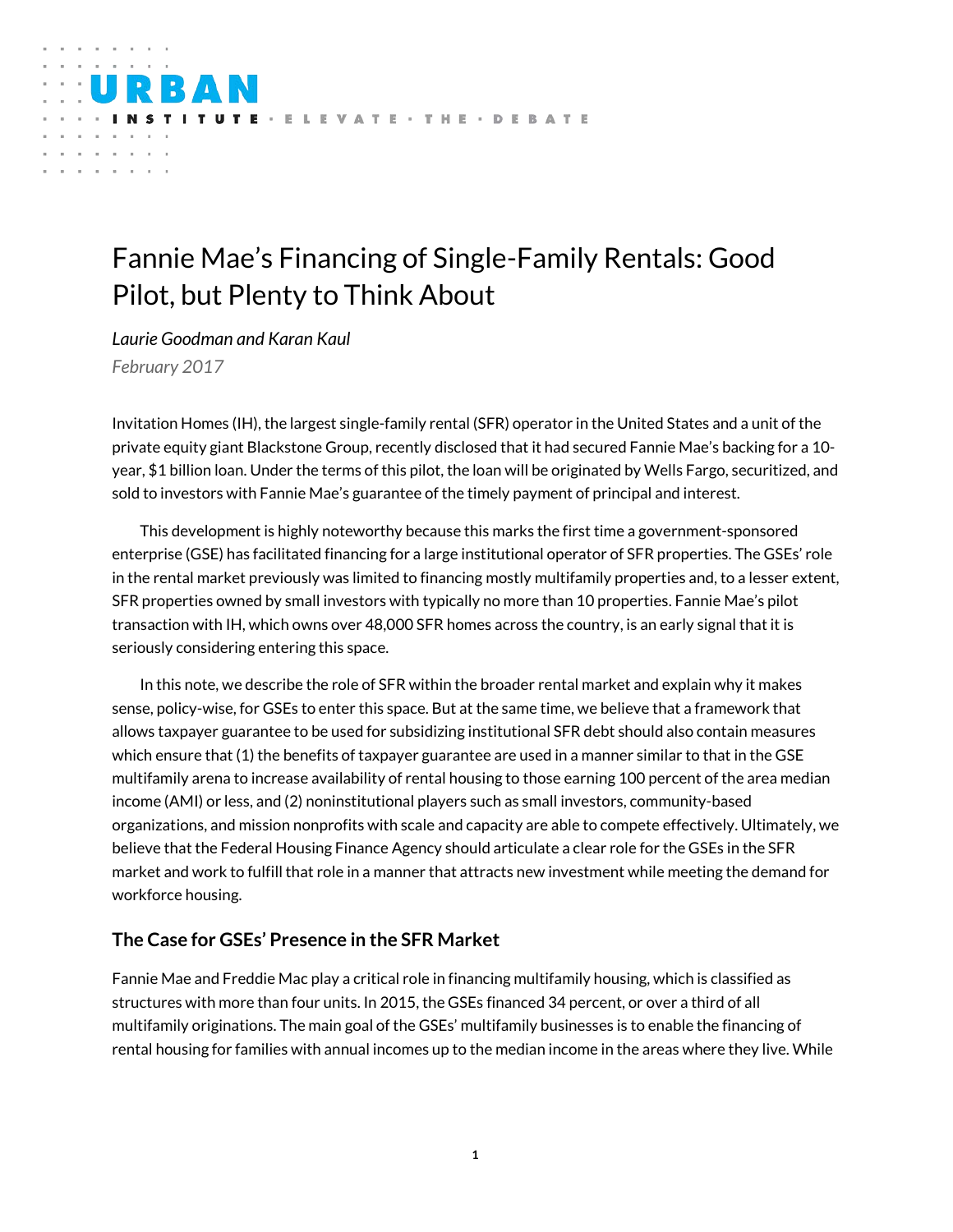there are no explicit affordability requirements (other than housing goals), 80 [to 90 percent of GSE](http://www.urban.org/sites/default/files/alfresco/publication-pdfs/2000174-The-GSEs-Shrinking-Role-in-the-Multifamily-Market.pdf)  [multifamily financing has historically been affordable to those earning 100 percent of area median income.](http://www.urban.org/sites/default/files/alfresco/publication-pdfs/2000174-The-GSEs-Shrinking-Role-in-the-Multifamily-Market.pdf)

· THE · DEBATE

Although multifamily properties are a critical source of US rental housing, they are, surprisingly, not the largest. According to 2015 American Housing Survey data, approximately 40 percent of the US rental housing stock is in the form of one-unit, single-family structures. An additional 17 percent is two-to-fourunit structures, which are also classified as single-family. Thus, 57 percent of the US rental housing stock is single-family, and 43 percent is multifamily. This is also not a few phenomenon: figure 1 shows that one-unit, single-family structures have always been the largest component of the total rental housing stock, with twoto-four-unit structures also quite significant.

#### FIGURE 1



ELEVATE



**Source**: American Housing Survey.

Figure 1 also shows the substantial growth in the number of one-unit structures—from 10.5 million units in 2005 to 17.5 million in 2015, a 67 percent increase. This reflects the rapid growth in the number of renter households over this period. As the recent foreclosure crisis intensified, many households lost their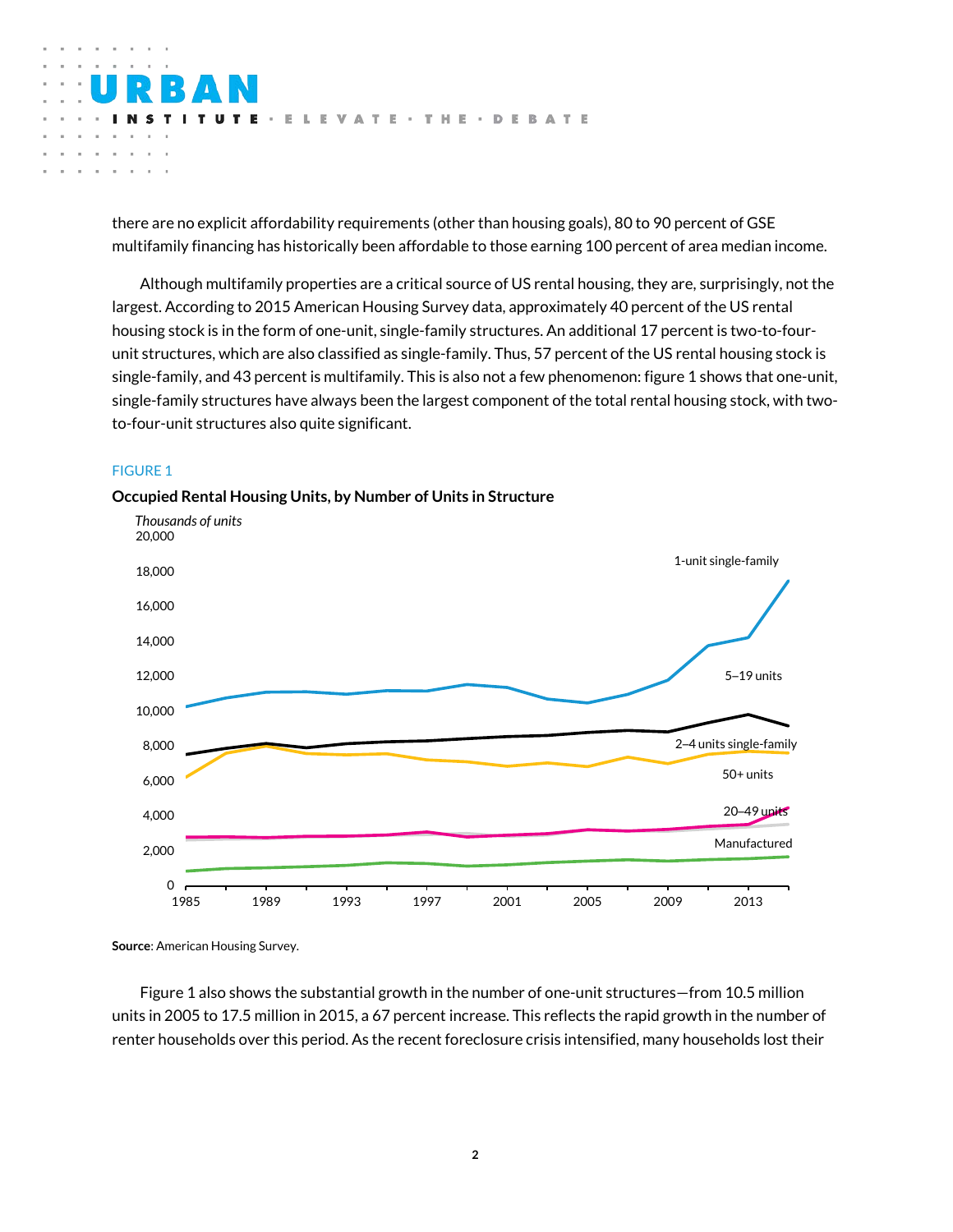TUTE · ELEVATE · THE · DEBATE

BAN

homes and became renters. Others were unable to obtain a mortgage because of tight credit, competition from cash buyers, heavy student loan burdens, or simply preferred renting over ownership.

At the same time, large institutional investors, for the first time starting in 2011, purchased hundreds of thousands of foreclosed single-family properties at rock-bottom prices and rented them out to meet the growing rental demand. In doing so, these players also entered a market that was previously dominated by small investors who typically owned no more than a few properties. Despite this growth, however, institutional ownership of one-unit, single-family rental properties adds up to only 300,000 properties, or 1.7 percent of the total 17.5 million units (Magder and Goodman 2015).

Historically, Fannie Mae and Freddie Mac have financed small investor purchases of single-family rental homes. Fannie typically financed up to 10 properties in the name of a single borrower while Freddie allowed up to six properties. Clearly, this doesn't work for institutional investors like IH, who own thousands of properties. Early on, the financing for institutional buyers of SFR homes began as cash. Then came debt financing via single-family rental securitization and bank lending. Until the latest IH pilot transaction, neither GSE had financed any institutional investment in the SFR space, even though it can be argued that SFRs are simply a scattered-site version of multifamily housing.

These investments are also needed because the homeownership rate is likely to decline over the next 15 years, as the bulk of net new households will be renters. Given the acute shortage of rental homes and skyrocketing rents, it is therefore a no-brainer that we need to invest more in rental housing. And one-unit, single-family homes being the largest *and* the fastest-growing segment of the rental market, it should also be a no-brainer that this space offers the most promise if we are to begin addressing the problem of rent affordability.

### **The Invitation Homes Transaction**

We have no doubt that it makes sense for the GSEs to finance SFR properties. Access to stable, long-term and nonfleeting financing—which allows institutional landlords (both for-profit and nonprofit) to purchase, hold, and stabilize the properties, and run the stabilized properties as a business, rather than flipping themwill be crucial in preserving their long-term commitment to this space. And Fannie Mae's pilot with IH seems to be a good first step in that direction for a few reasons.

 **It helps Fannie Mae understand the economics, opportunities, and risks of the SFR business:** This being an entirely new market for Fannie Mae, a pilot was necessary to understand the pros, cons, risks, and challenges of the SFR business. To conduct this analysis effectively, Fannie Mae needed robust property and rent data. Unlike the single-family purchase market, where the GSEs have vast experience and access to large loan performance, borrower, and property-level datasets, the SFR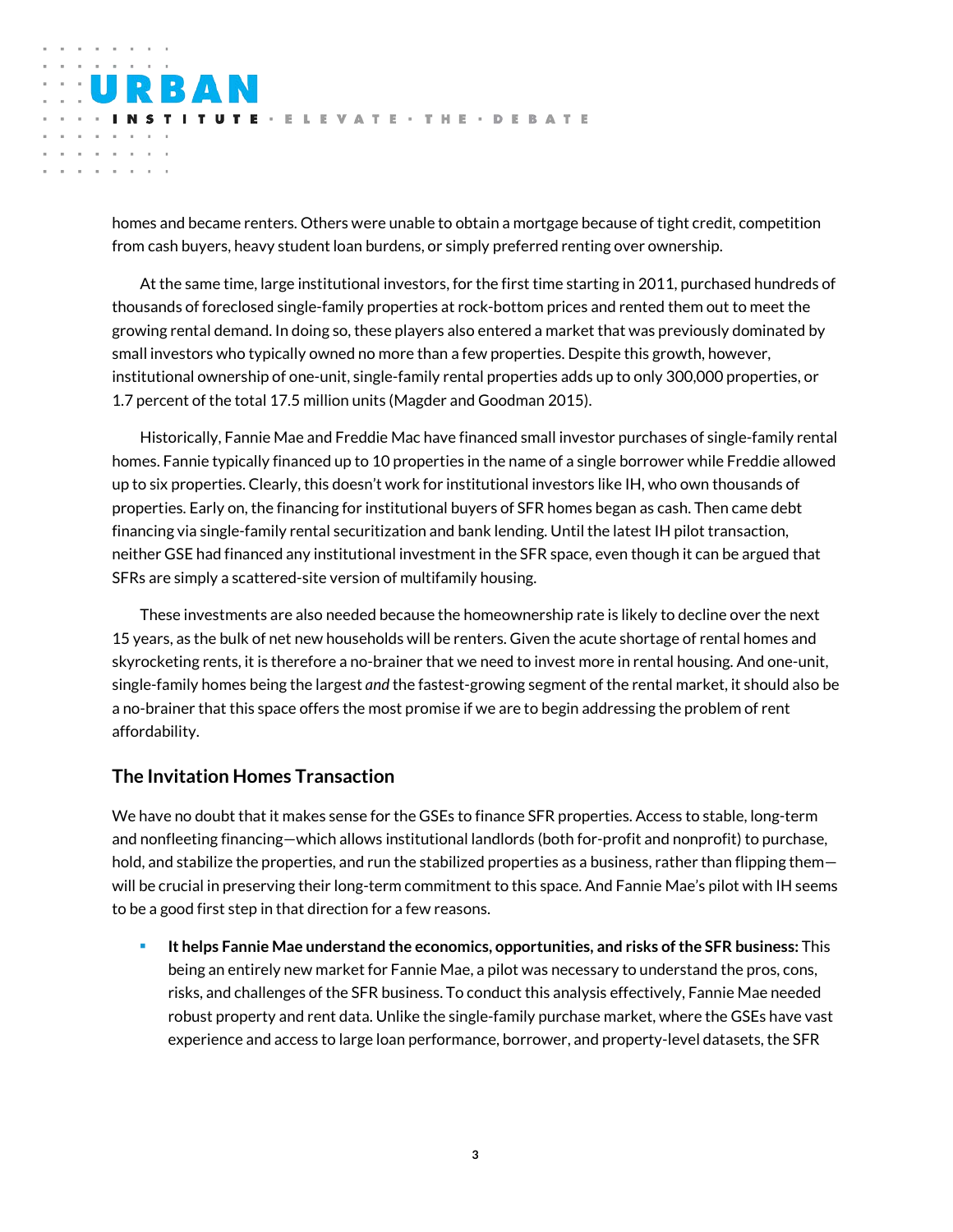market is very new. Being the largest SFR operator, IH had large datasets at its fingertips, which allowed Fannie to conduct the necessary due diligence. Additionally, the fact that this was a refinance loan (i.e., the funds were not being used to purchase homes) meant that Fannie Mae was not under time pressure and could thus vet the deal carefully.

TUTE · ELEVATE · THE · DEBATE

 **Taxpayer is adequately protected:** Fannie Mae has imposed rigorous credit risk retention terms that require IH to retain a 5 percent nonguaranteed first-loss position in the \$1 billion loan. In addition, Fannie Mae's guarantee of the top 95 percent is reinsured under a loss-sharing arrangement with Wells Fargo, the originator of the loan. While the precise arrangement is not public, Fannie Mae's Delegated Underwriting and Servicing approved multifamily lenders (of which Wells Fargo is one) are typically required to share one-third of the loss while Fannie absorbs the remaining two-thirds on a pari passu basis.

The risk to Fannie Mae is further reduced by the low loan-to-value ratio (LTV) of this loan. IH will use proceeds from this \$1 billion loan to refinance existing debt that was originally issued in 2014. One of these 2014 loans that will be refinanced had an original LTV of 75 percent. Assuming annual house price appreciation of 6 percent over last three years puts the current LTV at 63 percent, not accounting for the principal balance repaid over this period. Put together, this three-stage risk mitigation framework—IH's 5 percent first-loss piece, Wells Fargo's loss sharing, and low LTV of a seasoned loan—should offer Fannie Mae and taxpayers greater loss protection than they receive on typical multifamily loans.

That said, multiple safety valves are fully warranted because this deal is the first in this space. In addition, this transaction is the first time Fannie Mae has shared credit risk with an *owner* of rental properties. Fannie's typical practice is to share loss with approved multifamily *lenders*, who are carefully vetted and are subject to ongoing monitoring.

# **How Should the GSEs Support SFR Market?**

**BAI** 

Our view that the GSEs should finance the SFR market raises another fundamental question: How should they provide this support? The IH transaction, while a good first step, raises important questions that need to be addressed before the pilot can move to the next step:

1. **What affordability criteria should be imposed on this type of financing?** It is clear that Fannie Mae's financing will reduce borrowing costs and improve funding stability for SFR owners like IH. Although this should facilitate more investment in rental housing, the mission of making rental housing more broadly available, both now and in the future, to those earning less than the AMI could be furthered by making this financing available to community- and mission-based nonprofits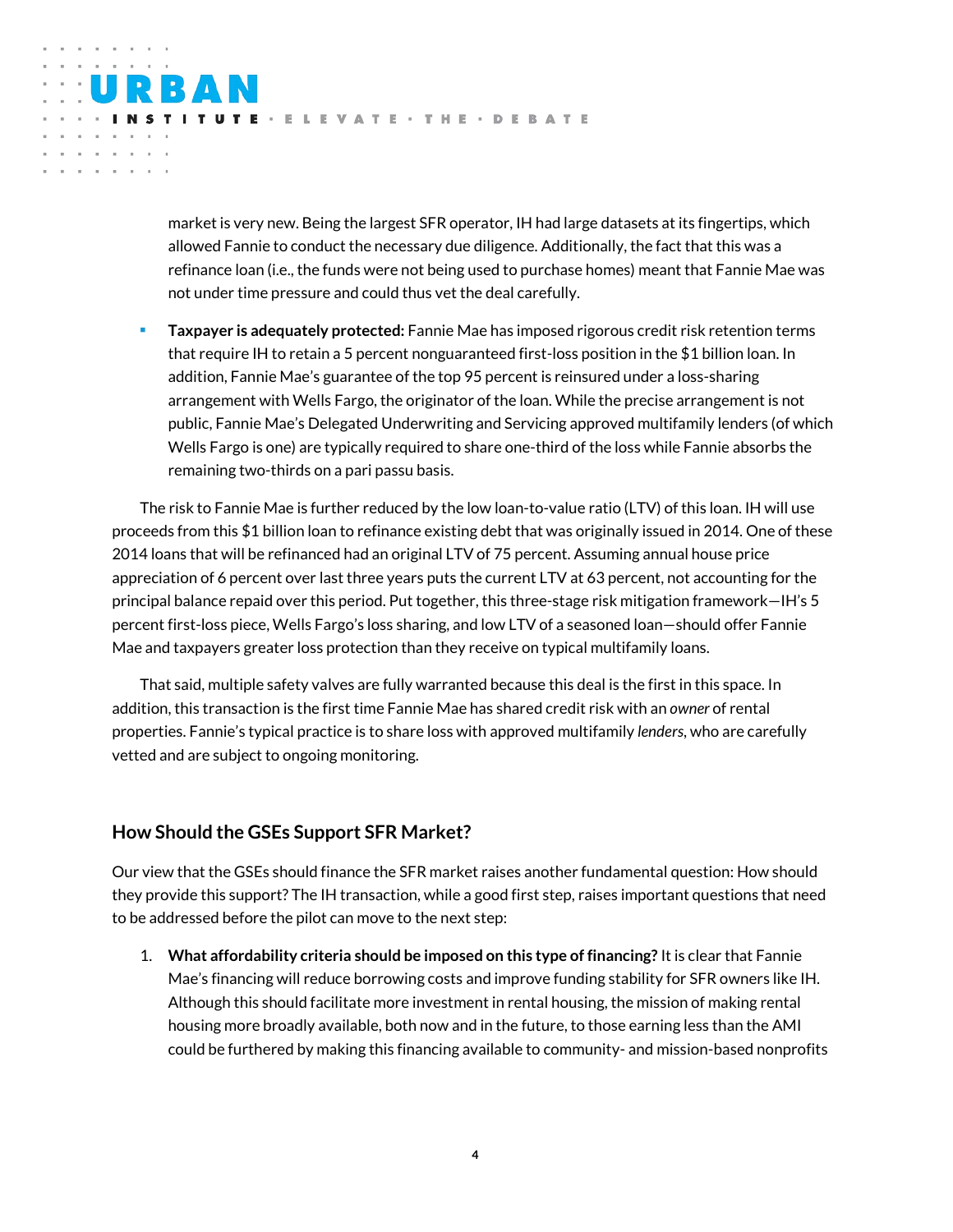TUTE · ELEVATE · THE · DEBATE

RAI

that have both scale and skills, but lack capital. The more nonprofits are allowed to participate in this space, the greater the number of properties that could ultimately be preserved as affordable. We should also point out that institutional buyers of single-family homes compete with first-time homebuyers and families looking to purchase homes for their own occupancy.

This suggests that taxpayer-backed financing for institutional SFR owners should be accompanied by explicit affordable housing requirements. GSEs could, for example, require institutional landlords to rent a certain percentage of units to renters earning 100 percent of the AMI or less. Although we believe that a large number of IH-owned rental homes are affordable at 100 percent of the AMI, more granular breakout by AMI buckets would allow for better assessment of SFR rent affordability. In addition, Fannie Mae could require landlords to accept Section 8 vouchers.

- 2. **Should the GSEs be able to finance the purchase of vacant or to-be-built single-family rental properties?** The SFR homes owned by IH are currently 95 percent occupied and have a wellestablished rent payment history, making the deal a relatively low risk one for Fannie Mae. But that may not always be the case. In many instances, time is required to repair and rehabilitate properties before they can be rented out. Clearly, the availability of financial and operating performance data for such properties will be limited, hence somewhat more risk to the GSEs. At the same time, making such financing available would make it easier for smaller operators and nonprofits—many of whom are mission specialists in neighborhood stabilization, but lack financing—to play a bigger role in this market. In 2015, the Urban Institute [documented](http://www.urban.org/sites/default/files/alfresco/publication-pdfs/2000423-Single-Family-Rentals-A-New-Approach-to-Affordable-Housing.pdf) a situation in Baltimore where, had this program been in place and available to nonprofits, 450 units would have been preserved as affordable rentals (Magder and Goodman 2015).
- 3. **What sale restrictions should be imposed on SFR homes receiving taxpayer backing?** Over the normal course of business, institutional landlords may choose to sell some properties (e.g., those that are less profitable). It is also possible that landlords will come up with programs to sell properties to tenants. Should this activity be permitted? If so, what restrictions should be put in place? At the very least, it seems that the use of land contracts or similar arrangements should be strictly prohibited.
- 4. **How should SFRs be treated in the context of housing goals and multifamily caps?** To the extent these properties are in underserved markets, should they count toward the GSEs multifamily housing goals? Or should they be excluded from the purposes of meeting housing goals? Similarly, should SFR properties that are affordable to renters at the 60 percent AMI level be exempt from